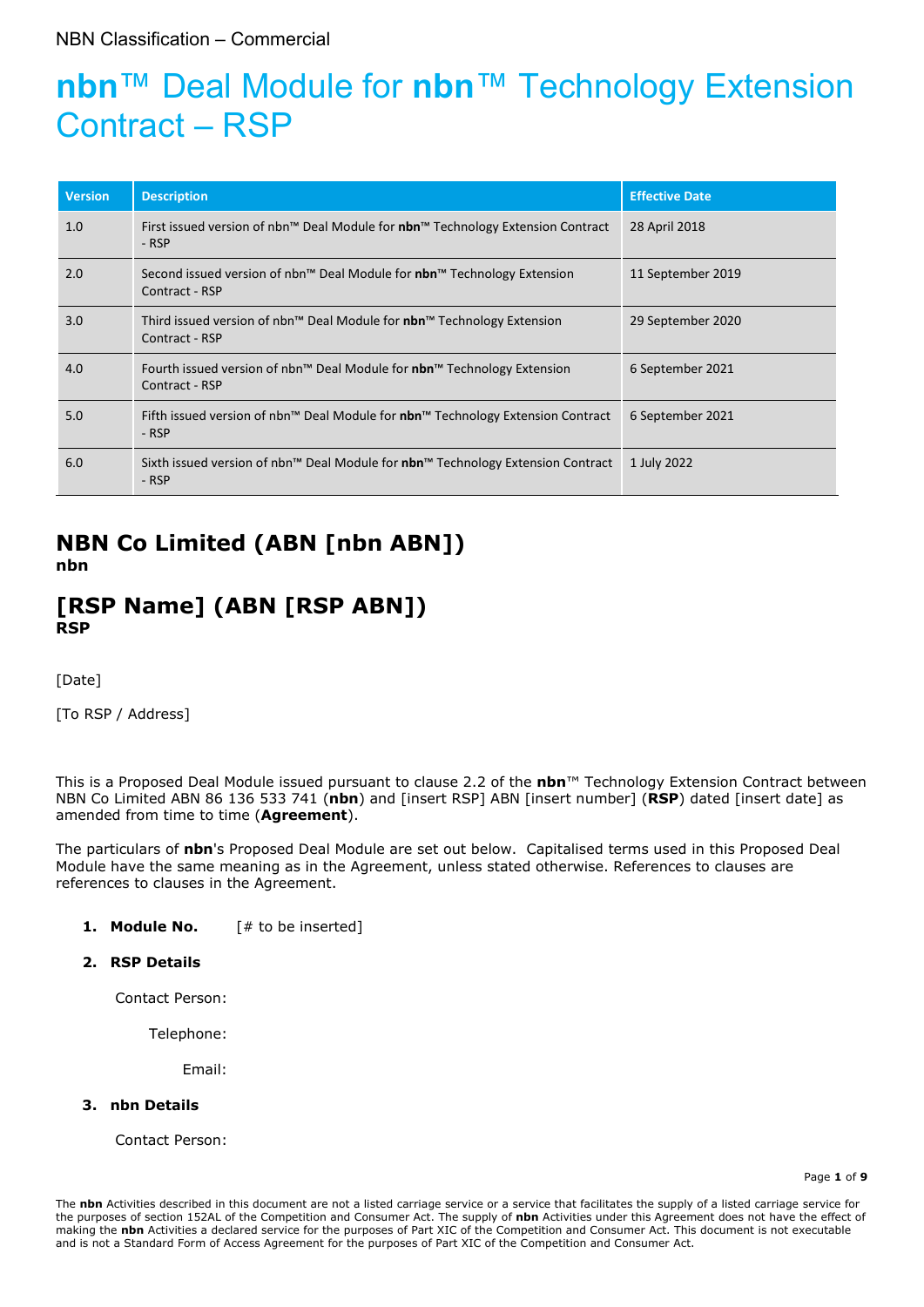Telephone:

Email:

- **4. Original Technology** For each Premises, the technology set out in the column marked 'Original Technology' in Module Schedule A of this Deal Module.
- **5. Chosen Technology** For each Premises, the technology set out in the column marked 'Chosen Technology' in Module Schedule A of this Deal Module.
- **6. Number of Premises** *[Insert # of Premises]*
- **7. Premises** Each Premises set out in Module Schedule A of this Deal Module.
- **8. Upfront Charge** *[#Only one of the three following tables should be retained, depending on the type of Upfront Charge applicable. If no Upfront Charge, delete all three tables and state "N/A".]*

#### **Upfront (Pre-Build) Charge:**

|                    |       | <b>Amount</b> Invoice Event |
|--------------------|-------|-----------------------------|
| Instalment         | [\$#] | Module Commencement Date    |
| Total (ex.<br>GST) | 5#1   |                             |

#### **Upfront (Post-Completion) Charge:**

|                    | Amount                                                                                                                                                                                                                           | <b>Invoice Event</b>                                                                                                                                                                                                             |
|--------------------|----------------------------------------------------------------------------------------------------------------------------------------------------------------------------------------------------------------------------------|----------------------------------------------------------------------------------------------------------------------------------------------------------------------------------------------------------------------------------|
| <b>Instalments</b> | The sum of the Upfront<br>Premises Amounts for all<br>Premises with a Date of<br>Practical Completion in the<br>six months prior to (but not Practical Completion, and<br>including) the Invoice Event the Invoice Event will be | The first Invoice Event will<br>be the first 1 May or 1<br>November after any of the<br>Premises reach the Date of<br>each 1 May and 1<br>November until all Premises<br>have reached the Date of<br><b>Practical Completion</b> |
| Total (ex. GST)    | 5#1                                                                                                                                                                                                                              |                                                                                                                                                                                                                                  |

#### **Upfront (Staggered) Charge:**

#### **Amount Invoice Event**

[*# Note where the Upfront (Staggered) Charge applies, there will be annual instalments over the term of the Deal Module, invoiced on each anniversary of the Module Commencement Date.*

*If additional Premises are added to the Deal Module, this table must be updated to allocate the Upfront (Staggered) Charge for that additional Premises over the remaining payable instalments.*]

**Instalments**  $[$ \$#] First anniversary of the Module Commencement Date

The nbn Activities described in this document are not a listed carriage service or a service that facilitates the supply of a listed carriage service for the purposes of section 152AL of the Competition and Consumer Act. The supply of **nbn** Activities under this Agreement does not have the effect of making the **nbn** Activities a declared service for the purposes of Part XIC of the Competition and Consumer Act. This document is not executable making the **nbn** Activities a declared service for the purposes of Part XIC o and is not a Standard Form of Access Agreement for the purposes of Part XIC of the Competition and Consumer Act.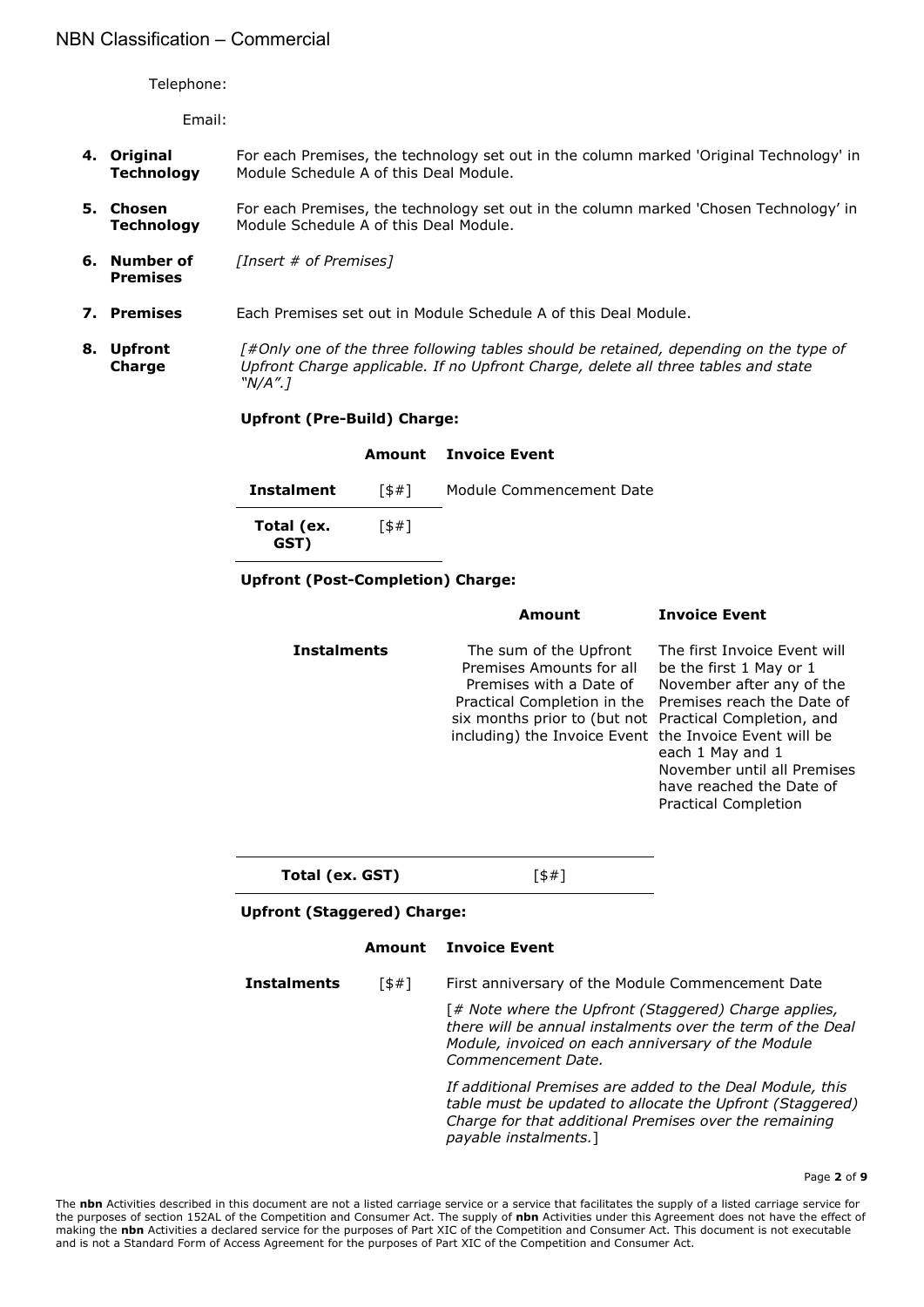[\$#] Second anniversary of the Module Commencement Date

[\$#] Third anniversary of the Module Commencement Date

| Total (ex.<br>GST) | 5#1 |
|--------------------|-----|
|                    |     |

- **9. Invoice Event** The third anniversary of the Module Commencement Date **for Deferred Charge**
- <span id="page-2-0"></span>**10. Deferred Charge (ex. GST)** *[#If no Deferred Charge is payable, delete the below and state "N/A".]* \$[Insert amount] (ex. GST), as updated from time to time in accordance with this Agreement.
- **11. Module Commenceme nt Date** The date on which this Deal Module is executed by the last party.
- **12. Module Expiry**  *[#Insert for a Deal Module with a Deferred Charge (including a combination of Deferred*  **Date** *Charge and Upfront Charge]*

The date that is the earlier of:

- the third anniversary of the Module Commencement Date; and
- the Repayment Date.

**Repayment Date** means the first date on which all of the following events have occurred in respect of this Deal Module:

- (i) where this Deal Module provides for a Deferred Charge, the sum of the following amounts is equal to or exceeds the total Deferred Charge:
	- A. all Revenue Credit Amounts; plus
	- B. the Deferred Charge Payment paid to **nbn**; plus
	- C. any Early Charge Payment paid to **nbn**;
- (ii) where this Deal Module provides for an Upfront Charge, the RSP has paid all Instalments; and
- (iii) the Date of Practical Completion has occurred for all Premises under this Deal Module (other than those Premises for which the Technology Change has been cancelled).

For example: if the Module Commencement Date is 1 September 2022, the latest possible Module Expiry Date will be 1 September 2025.

[#Insert for a Deal Module with only an Upfront Charge]

The date that is the later of the:

- (i) last Date of Practical Completion for all the Premises; and
- (ii) date the Upfront Charge is fully paid to **nbn**.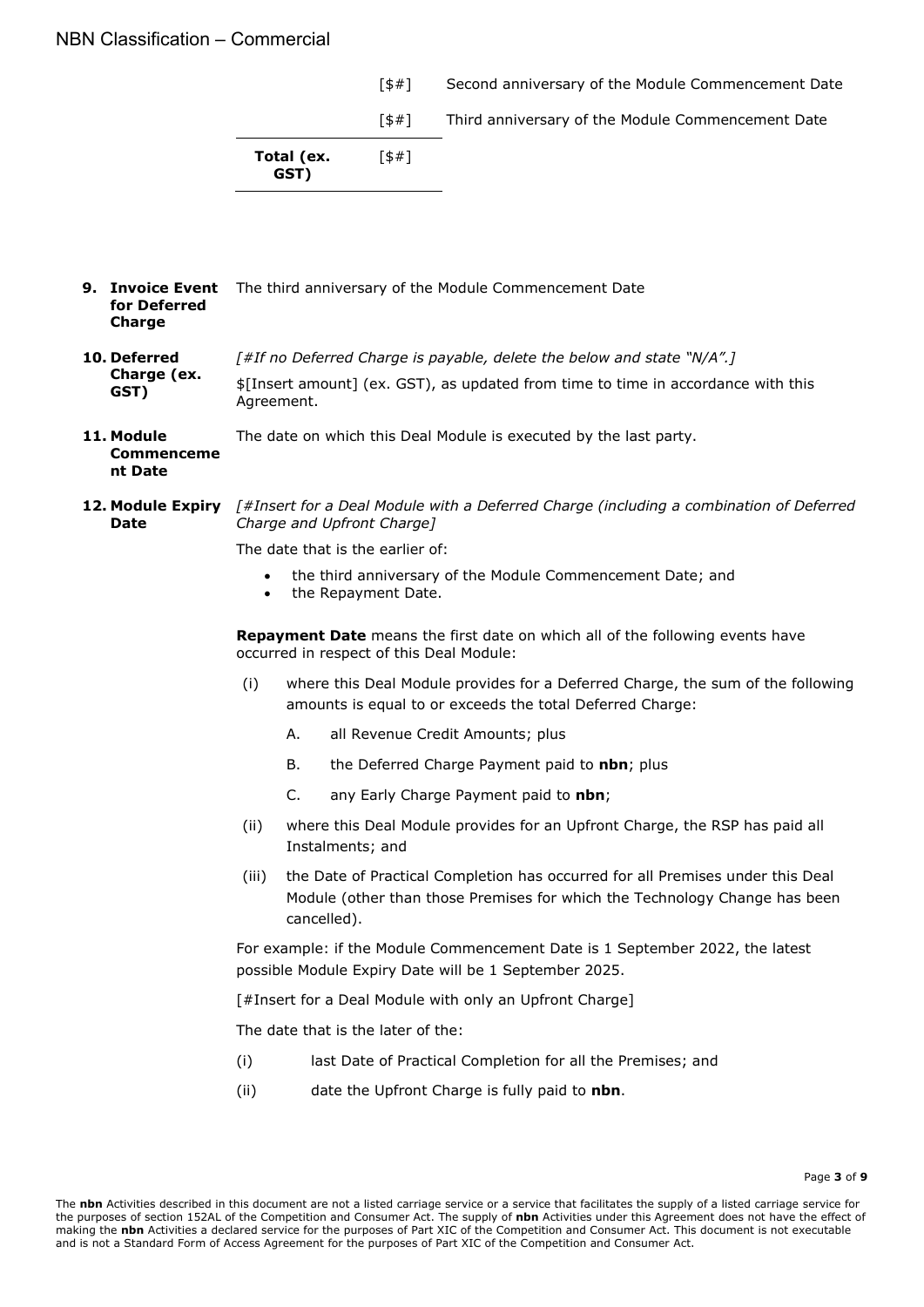|             | 13. Deferred<br>Charge                        | The Deferred Charge Payment is [the amount of the Deferred Charge as calculated<br>under item 10], less the Revenue Credit Amount.                                                                                                                                                |  |  |  |  |
|-------------|-----------------------------------------------|-----------------------------------------------------------------------------------------------------------------------------------------------------------------------------------------------------------------------------------------------------------------------------------|--|--|--|--|
|             | <b>Payment</b>                                | If the Deferred Charge Payment is a positive number, then nbn may invoice the RSP for<br>that amount, which will be payable in accordance with the Agreement. If the Deferred<br>Charge Payment is a negative number, no Deferred Charge Payment is payable by the<br>RSP to nbn. |  |  |  |  |
| 14. Revenue |                                               | [#Details of all recurring charge and early termination payment amounts that contribute<br><b>Credit Amount</b> to Revenue Credit Amount to be inserted as applicable]                                                                                                            |  |  |  |  |
|             |                                               | <b>15. Transition Out</b> $[#Any transition obligations to be included]$                                                                                                                                                                                                          |  |  |  |  |
|             |                                               | 16. Confidentiality [#Any special confidentiality arrangements that are in addition or which differ from the<br>head terms to be included]                                                                                                                                        |  |  |  |  |
|             | 17. Liability Cap                             | [#Insert any change to the Liability Cap applicable for a Deal Module]                                                                                                                                                                                                            |  |  |  |  |
|             | 18. Minimum<br>Required<br><b>Information</b> | means, in respect of each Premises, the information set out in Module Schedule C.                                                                                                                                                                                                 |  |  |  |  |
|             | 19. Expanded                                  | [#If Expanded Revenue Pool is not allowed, insert: "N/A"]                                                                                                                                                                                                                         |  |  |  |  |
|             | <b>Revenue Pool</b><br>option                 | [#If Expanded Revenue Pool is allowed, insert: "Expanded Revenue Pool option<br>available"]                                                                                                                                                                                       |  |  |  |  |
|             | 20. Special<br><b>Conditions</b>              | [#Insert any Special Conditions//As set out in Module Schedule B]                                                                                                                                                                                                                 |  |  |  |  |

This Proposed Deal Module constitutes a legally binding offer by **nbn** in accordance with the terms of the Agreement. This offer is open for acceptance until 5:00pm on [**DD MM YYYY**] following which it will expire and be incapable of acceptance by the RSP.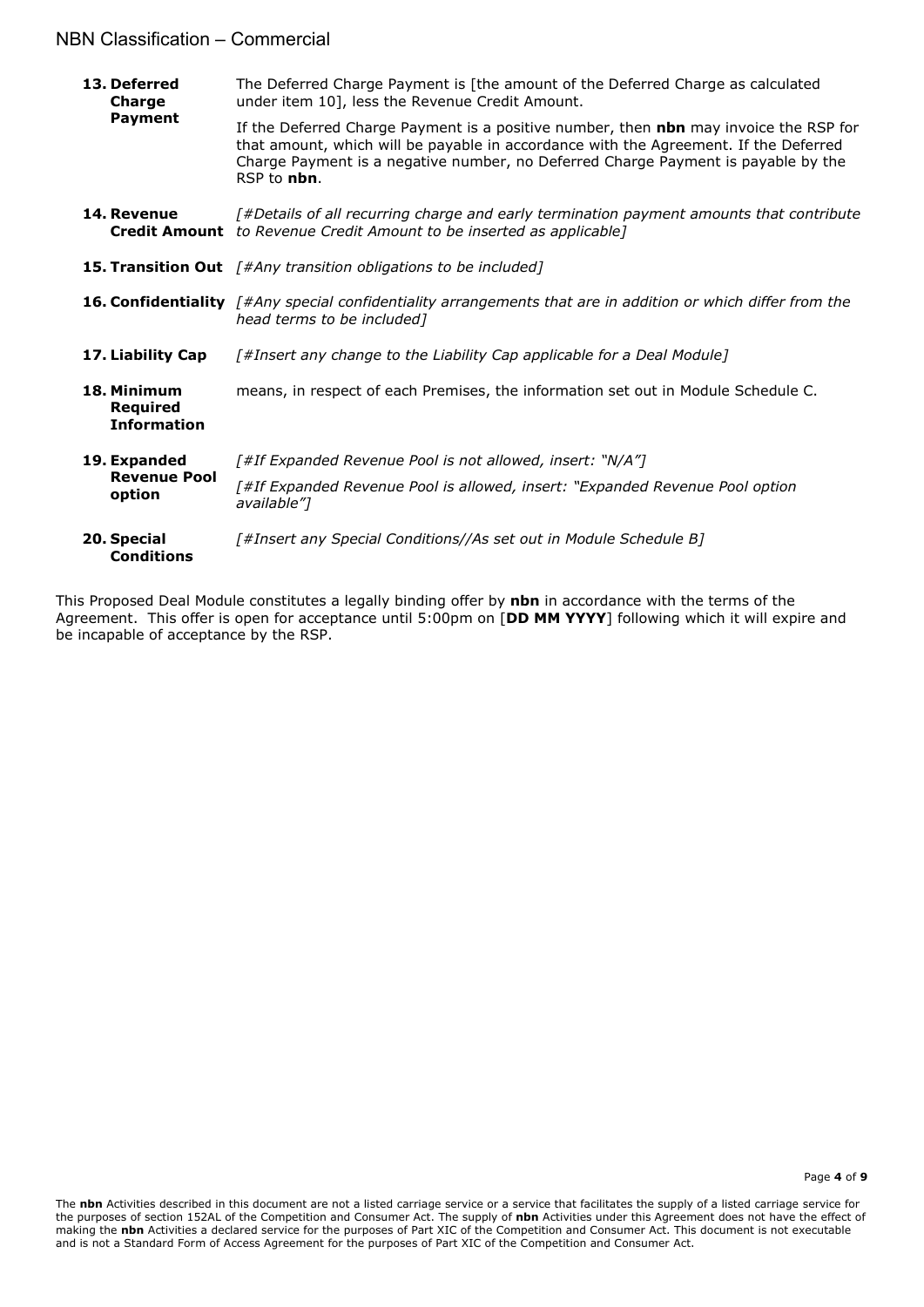Signed for **nbn co limited** by its authorised representatives:

Name of authorised representative Name of authorised representative

Signature of authorised representative Signature of authorised representative

Date of signature Date of signature Date of signature

## Deal Module Acceptance by RSP

By executing below the RSP accepts the terms of the Proposed Deal Module dated [**DD MM YYYY**]

Executed by [**insert full name of RSP**] by its authorised representatives:

Signature of authorised representative Signature of authorised representative

Name of authorised representative Name of authorised representative

Date of signature **Date of signature** Date of signature

[#The below single execution block can be used where two or more Related Bodies Corporate sign this Deal Module under clause 23 as the RSP AND the authorised representatives are the same persons for each of the Related Bodies Corporate. If the authorised representatives are not the same persons for each of the Related Bodies Corporate, separate execution blocks will need to be used for each Related Body Corporate signing this Deal Module#]

Executed by [**insert full name of TEC RSP, insert full name of RBC 1, insert full name of RBC 2, etc]** by their authorised representatives:

Signature of authorised representative Signature of authorised representative

Name of authorised representative Name of authorised representative

Page **5** of **9**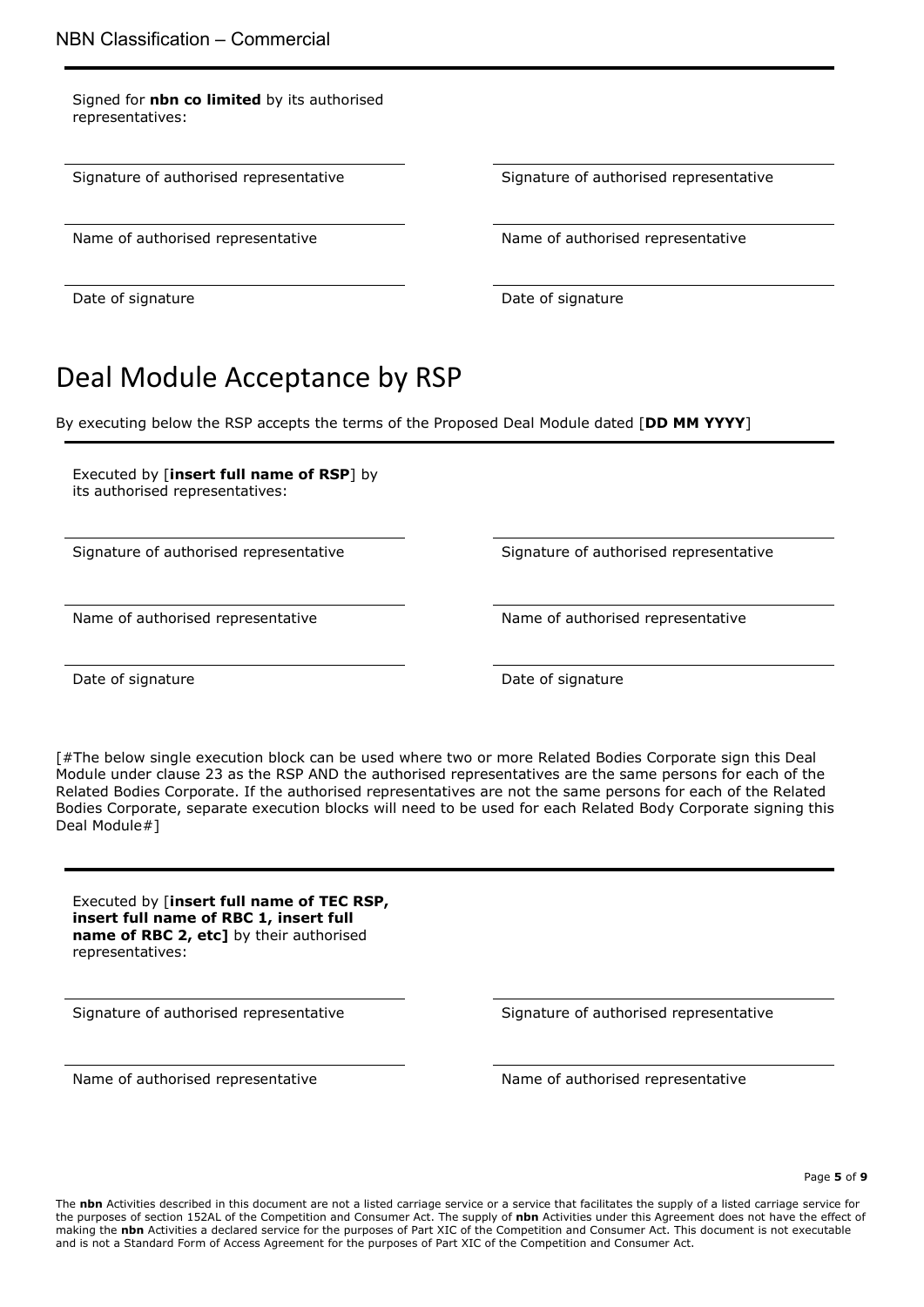Date of signature Date of signature

Page **6** of **9**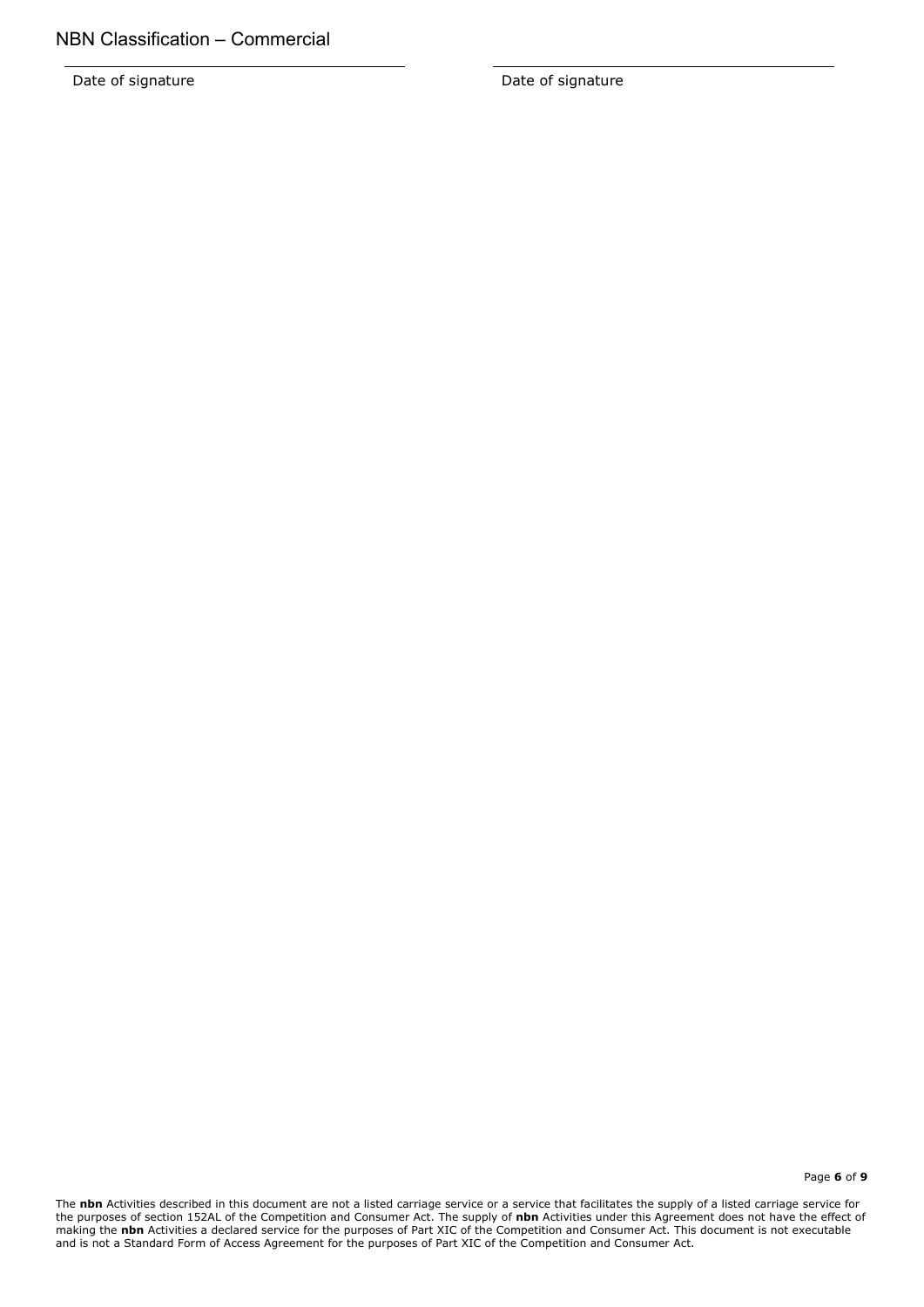## **Module Schedule A**

## Location Details

| <b>Technology Change addresses and location identifiers</b> |                                                          |                                                   |                              |                                   |                                                |                                              |                                             |
|-------------------------------------------------------------|----------------------------------------------------------|---------------------------------------------------|------------------------------|-----------------------------------|------------------------------------------------|----------------------------------------------|---------------------------------------------|
| Location<br><b>Identifier</b>                               | <b>Site</b><br><b>Address</b><br><b>RSP</b><br>provided) | <b>Site</b><br><b>Address</b><br>nbn)<br>matched) | Original<br><b>Technolog</b> | <b>Chosen</b><br><b>Technolog</b> | <b>Indicative</b><br><b>Delivery</b><br>Window | <b>Deferred</b><br><b>Premises</b><br>Amount | <b>Upfront</b><br><b>Premises</b><br>Amount |
| [#insert]                                                   | 「#insert]                                                | [#insert]                                         | 「#insert]                    | 「#insert]                         | 「#insert]                                      | 「#insert]                                    | [#insert]                                   |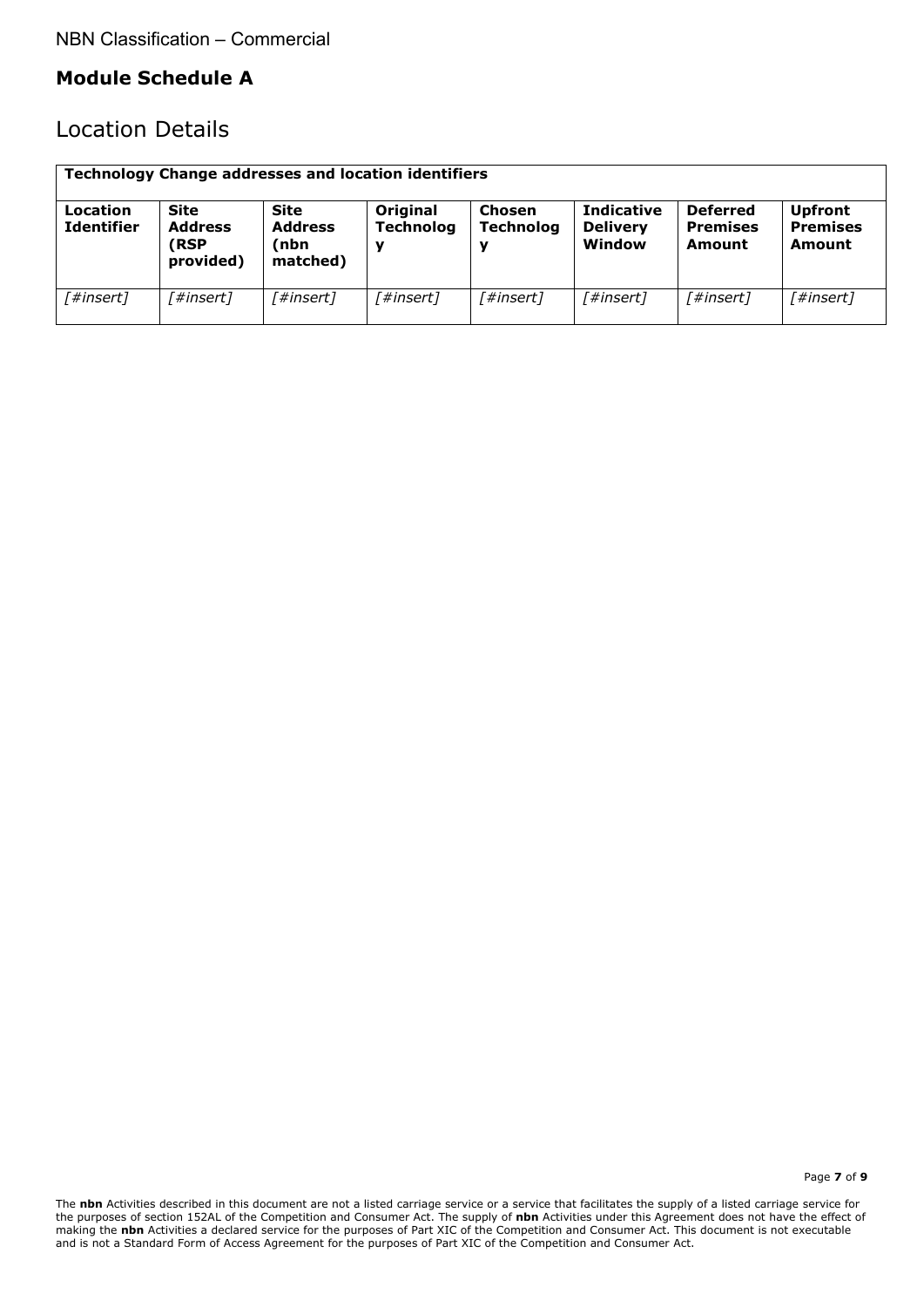## **Module Schedule B**

## **Special Conditions**

*[#Insert if applicable]*

Page **8** of **9**